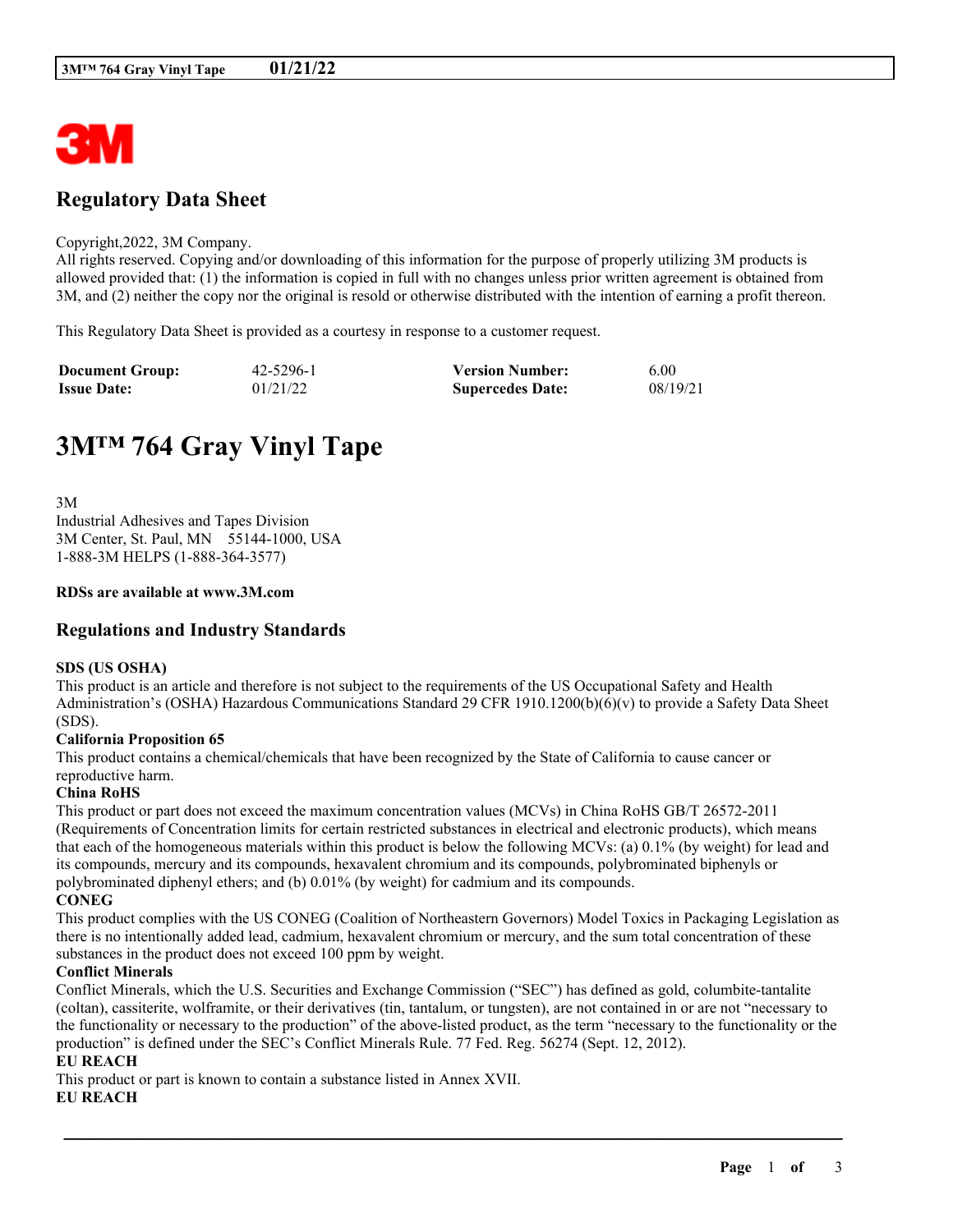This product, including any article that the product is composed of, does not contain at greater than 0.1% by weight a Substance of Very High Concern (SVHC) substance identified according to Article 59 of REACH. This declaration reflects the substances on the candidate SVHC list, effective January 2022.

## **EU RoHS**

This product does not exceed the maximum concentration values (MCVs) set under EU Directive 2011/65/EU (RoHS recast/RoHS 2), as stated in Annex II to that directive. This means that each of the homogenous materials within this product does not exceed the following MCVs: (a) 0.1% (by weight) for lead, mercury, hexavalent chromium, polybrominated biphenyls or polybrominated diphenyl ethers; and (b) 0.01% (by weight) for cadmium.

## **EU RoHS Phthalates**

This product does not exceed the maximum concentration values (MCVs) for phthalates set under EU Directive 2011/65/EU (RoHS recast/RoHS 2), as amended by EU 2015/863, which applies to finished EEE after July 22, 2019 for Category 1-7, 10- 11 products and after July 22, 2021 for Category 8 and 9 products. This means that each of the homogeneous materials within this product does not exceed the MCV of 0.1% (by weight) for each of the following phthalates: DEHP, BBP, DBP, and DIBP.

## **Fluorinated Greenhouse Gas**

A Fluorinated Greenhouse Gas (or F-Gas) listed under Annex I and II of Regulation (EU) No 517/2014 of the European Parliament and of the Council of 16 April 2014 is not intentionally added to the product.

## **IEC62474**

This product or part is known to contain a substance listed in IEC62474. This declaration reflects the substances on the list as of the date of this certificate.

## **Sustainability Advantage: Recycled content**

This product does not contain recycled content.

#### **TSCA 8(a) Nanomaterial Reporting**

This product does not contain nanoparticles subject to reporting under TSCA Section 8(a). Under the "Chemical Substances When Manufactured or Processed as Nanoscale Materials: TSCA Reporting and Recordkeeping Requirements" rule, a reportable nanoparticle is defined as having at least one dimension in the size range of  $1 - 100$  nm and is manufactured or processed to exhibit unique and novel properties because of its size.

\_\_\_\_\_\_\_\_\_\_\_\_\_\_\_\_\_\_\_\_\_\_\_\_\_\_\_\_\_\_\_\_\_\_\_\_\_\_\_\_\_\_\_\_\_\_\_\_\_\_\_\_\_\_\_\_\_\_\_\_\_\_\_\_\_\_\_\_\_\_\_\_\_\_\_\_\_\_\_\_\_\_\_\_\_\_\_\_\_\_

### **TSCA Section 6**

This product is not known to contain 2,4,6-Tri-tert-butylphenol (CAS 732-26-3). **TSCA Section 6** This product is not known to contain Decabromodiphenyl Ether (Deca-BDE) (CAS 1163-19-5). **TSCA Section 6** This product is not known to contain Hexachlorobutadiene (HCBD) (CAS 87-68-3). **TSCA Section 6** This product is not known to contain Pentachlorothiophenol (PCTP) (CAS 133-49-3). **TSCA Section 6** This product is not known to contain Phenol, isopropylated phosphate (3:1) (PIP (3:1)) (CAS 68937-41-7).

## **Chemicals and/or Compounds of Interest**

**Asbestos** : Not intentionally added. *Talc not intentionally added.* **Barium and (Ba) Compounds** : Contains. **Bisphenol A (BPA) (CAS 80-05-7)** : Contains. **Cadmium and (Cd) Compounds** : Contains. **Chlorinated Paraffins, Short Chain** : Not intentionally added. **Chromium and (Cr) Compounds** : Not intentionally added. **Cobalt and (Co) Compounds** : Not intentionally added. **Diisononyl Phthalate (DINP)** : Contains. **Dioxins and Furans** : Not intentionally added. **Epoxy Compounds** : Contains. **Flame Retardants (not PBB or PBDE)** : Not intentionally added. **Halogenated Compounds** : Contains. **Lead and (Pb) Compounds** : Not intentionally added. **Mercury and (Hg) Compounds** : Not intentionally added. **Ozone Depleting Chemicals (ODCs)** : Not intentionally added.